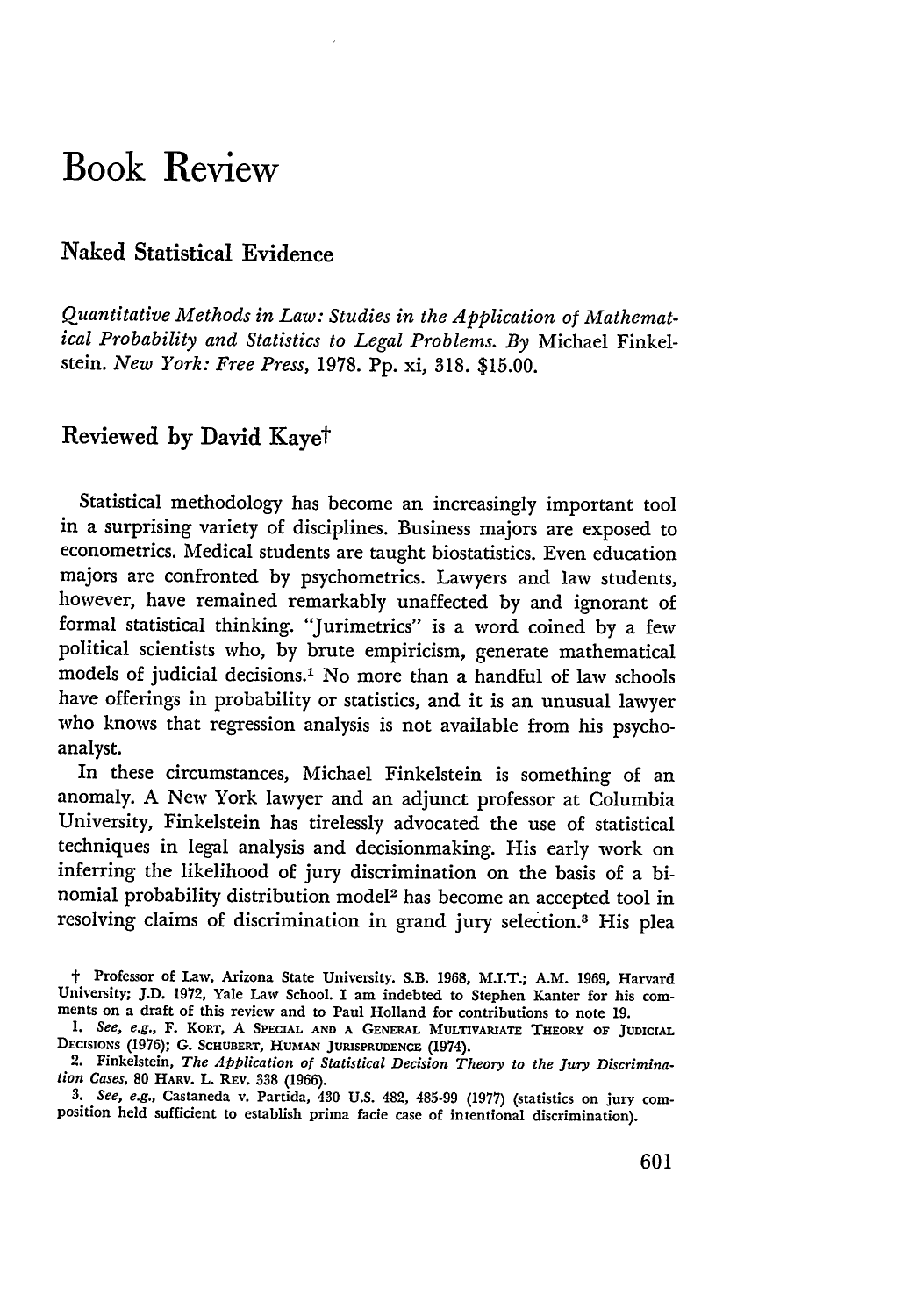for the incorporation of Bayesian analysis in the evaluation of quantitative identification evidence4 has found less favor among courts and commentators,<sup>5</sup> but it has stimulated the most lively and penetrating discussions of statistical proof to date.<sup>6</sup>

In *Quantitative Methods in Law,7* Finkelstein collects these and other essays and presents them in an engaging and updated format. The additional topics discussed include the application of the "one-man, onevote" reapportionment doctrine to multimember districts, the quantity of voting irregularities necessary to mandate a rerun of a challenged primary election, the measurement of market concentration as a guide for merger policy, the extent of minimum reserves insurance companies should be required to maintain, and the use of econometric models in administrative proceedings. No prior background in statistics is assumed, for the volume is directed to lawyers, not mathematicians. To the extent that its aim is to persuade this audience that statistical tools have their place in litigation, administrative proceedings, and legal analysis, the book is, I think, eminently successful.

This is not to say, however, that every quantitative technique of value to the law is studied or even that the limitations of the techniques considered are critically delineated.8 The book is not intended and would not serve as a primer on statistics for lawyers. It is best read as a sampler, intended to whet the palate and to illustrate some basic ideas. The approach is often both original and idiosyncratic, and the conclusions controversial even among partisans of courtroom mathematics. This review will examine one of Finkelstein's more dubious arguments. I should hasten to add, however, that his analysis is novel, stimulating, and pertains to a fundamental problem in the law of

4. Finkelstein & Fairley, *A Bayesian Approach to Identification Evidence,* 83 **HARV.** L. REV. 489 (1970).

*5. See, e.g.,* Brilmayer & Kornhauser, *Review: Quantitative Methods and Legal Decisions,* 46 U. CHI. L. REV. 116 (1978); Lempert, *Modeling Relevance,* 75 MICH. L. REv. 1021 (1977). *But see* Wagner, Book Review, 1979 **DuKE** L.J. 1071; Ellman & Kaye, *Probabilities and Proof: Can Blood Group Testing Prove Paternity?* (forthcoming **55** N.Y.U. L. REv. (1980)).

*6. See* Tribe, *Trial by Mathematics: Precision and Ritual in the Legal Process,* <sup>84</sup> HARV. L. **REV.** 1329 (1971) [hereinafter cited as *Trial by Mathematics];* Finkelstein & Fairley, *A* Comment on "Trial by Mathematics," 84 HARV. L. REV. 1801 (1971); Tribe, *A Further Critique of Mathematical Proof,* <sup>84</sup>**HARV.** L. REV. 1810 (1971); Fairley, *Probabilistic Analysis of Identification Evidence,* 2 J. **LEGAL STUD.** 493 (1973); Brilmayer **&** Kornhauser, *supra* note **5;** Gerjuoy, *The Relevance of Probability Theory to Problems of Relevance,* 18 **JURIMETRICS** J. 1 (1977); Kaye, *The Laws of Probability and the Law of the Land* (forthcoming 46 U. CHI. L. REv. (1979)).

**7.** M. **FINKELSTEIN, QUANTITATIVE METHODS IN LAW: STUDIES IN THE APPLICATION OF MATHEMATICAL PROBABILITY AND STATISTICS TO LEGAL PROBLEMS (1978)** [hereinafter cited **by** page number only].

**8.** *See* Brilmayer & Kornhauser, *supra* note **5.**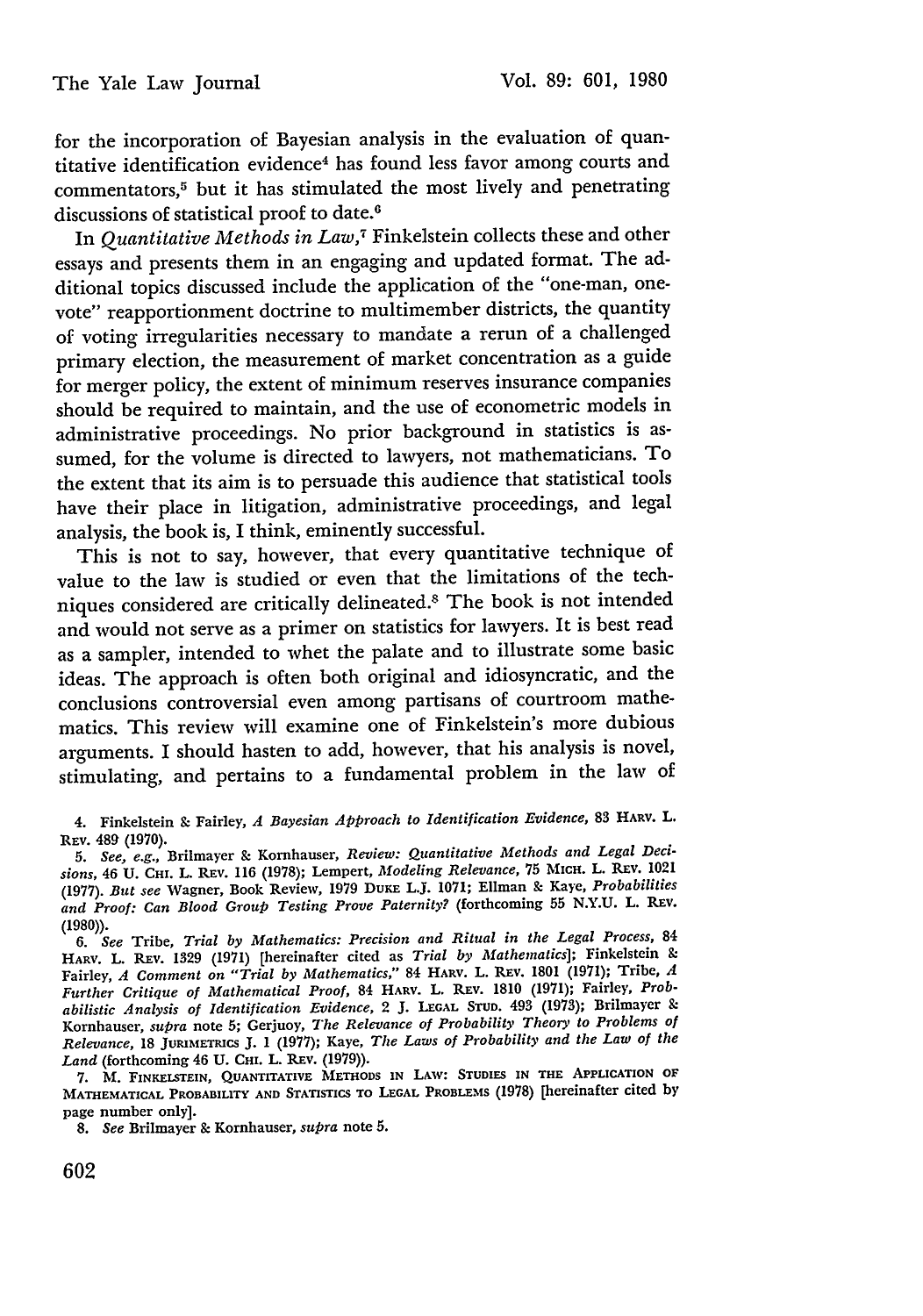evidence. Indeed, the point he raises has even prompted one philosopher and a few academic lawyers to conclude that probability theory must be radically reformulated if it is to account for the rules governing legal fact-finding.<sup>9</sup>

The problem is the attempt to articulate, in starkly quantitative terms, the burden of proof in civil cases. Hornbook law has it that in most civil cases, the plaintiff must establish all the essential elements of his case by a preponderance of the evidence.<sup>10</sup> A majority of courts and almost all commentators have concluded that this standard is satisfied by evidence that indicates to the trier of fact that the event that must be established is more likely to have occurred than not.<sup>11</sup> Nevertheless, this "more-probable-than-not" interpretation has precipitated acute discomfort when applied to what might be called naked statistical evidence. In *Sargent v. Massachusetts Accident Company*,<sup>12</sup> for instance, the Supreme Judicial Court of Massachusetts, while adopting a "greater-chance-than-not" test, nevertheless insisted that it is

not enough that mathematically the chances somewhat favor a proposition to be proved; for example, the fact that colored automobiles made in the current year outnumber black ones would not warrant a finding that an undescribed automobile of the current year is colored and not black, nor would the fact that only a minority'of men die of cancer warrant a finding that a particular man did not die of cancer.13

This well-known dictum<sup>14</sup> is the starting point for Finkelstein's treatment of the conventionally accepted more-probable-than-not standard. He first observes, quite correctly, that this standard has the virtue of minimizing the total number of incorrect verdicts. To illus-

*supra* note **10,** at 794.

12. 307 Mass. 246, **29** N.E.2d **825** (1940).

13. *Id.* at 250, **29** N.E.2d at 827.

14. *See,* e.g., Ball, *The Moment of Truth: Probability Theory and Standards of Proof,* 14 **VAND.** L. REv. 807, 818 (1961); Winter, *The Jury and the Rule of Nonpersuasion, 5* **LAw & SoC'Y REv.** 335, **338** (1971).

**<sup>9.</sup>** Other arguments are also adduced in support of this conclusion. *See* L. COHEN, **THE PROBABLE AND THE PROVABLE (1977);** Brilmayer **&** Kornhauser, *supra* **note 5.** This thesis is criticized in, *e.g.,* **Kaye,** *supra* note **6;** Schum, Book Review, **77 MICH.** L. REV. *446* **(1979).**

**<sup>10.</sup>** *See, e.g.,* **C.** MCCORMICK, EVIDENCE **793-94 (2d ed. 1972).** In certain types of civil cases, a heavier burden may be imposed on the plaintiff. *See, e.g.,* Addington v. Texas, 441 **U.S.** 418, 431-33 **(1979)** (constitutional requirement of clear and convincing evidence in civil commitment proceeding). In addition, certain evidentiary rules may shift the burden from plaintiff to defendant in some circumstances. *See, e.g.,* Weiss v. Axler, **137 Colo.** 544, **328 P.2d 88 (1958)** (minority position on procedural effect of *res ipsa loquitur).* **11.** *E.g.,* R. **EGGLESTON, EVIDENCE, PROOF AND PROBABILITY 109 (1978); C. MCCORMICK**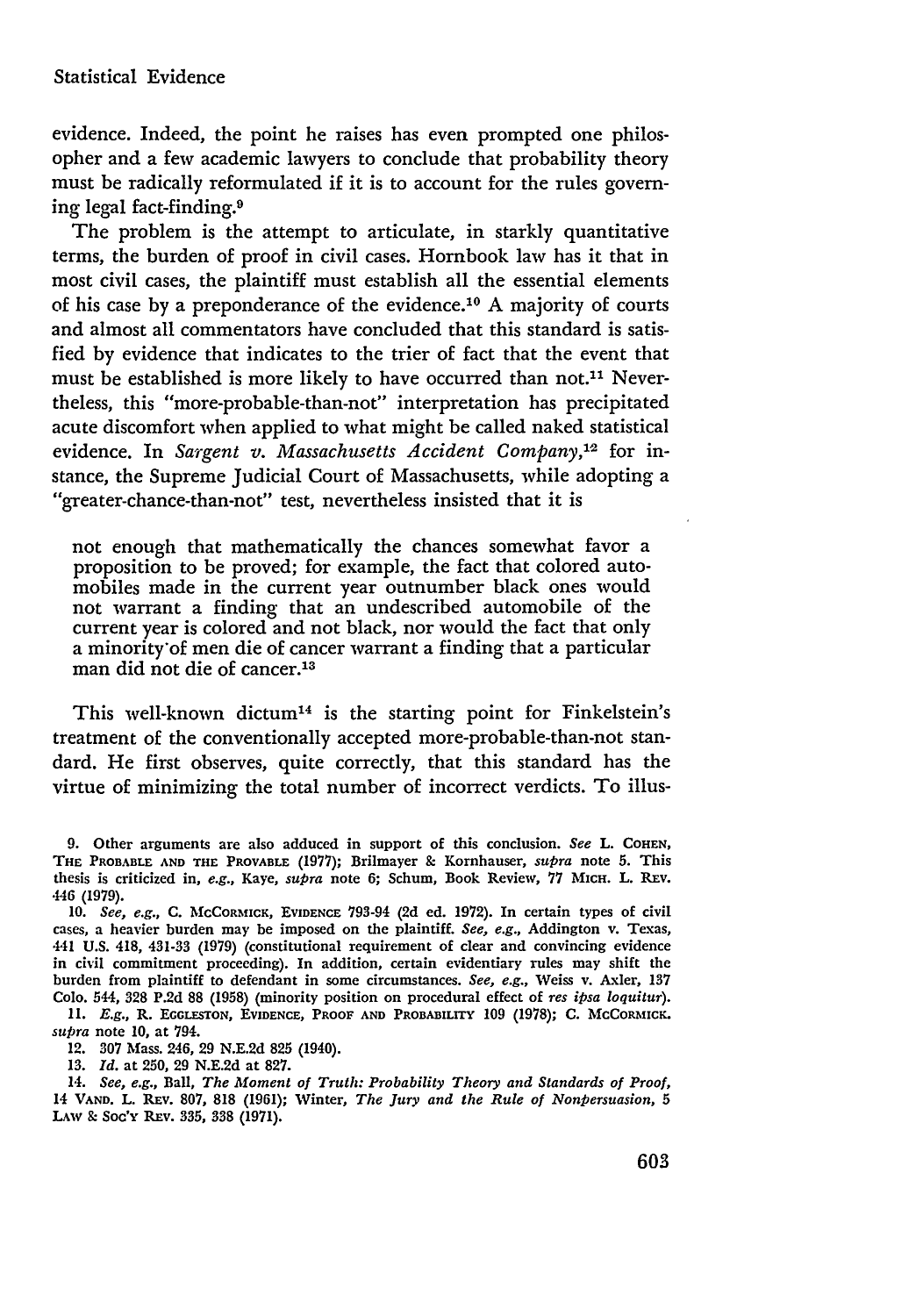trate the logic of his argument, suppose that in a class of cases tried to the court, plaintiffs must prove some disputed fact  $X$  in order to prevail. Imagine that a numerically minded judge, after hearing all of the evidence pertaining to  $X$  in each of these cases arising in a given year, writes his best estimate of the probability of  $X$  in a small black notebook. In a few rather shoddy cases, the  $p(X)$  he records is close to zero. In some unusually compelling cases,  $p(X)$  approaches one. In most instances,  $p(X)$  falls somewhere between these two extremes.

Now suppose that the judge asks us to formulate a rule to tell him when the probability is high enough to justify resolving  $X$  in plaintiff's favor. He reveals that he is interested only in making correct decisions and avoiding incorrect ones-correct in the sense that, in the long run, the decisions will correspond to the true state of affairs as often as possible. Finally, he gives us the secret notebook in which he has recorded the year's worth of probability estimates.

We inspect the notebook and rearrange the probability estimates to form a table showing the number of times (n) that the probability takes on various values. 15 In this way we uncover the following pattern:

|  |  |  |  | p .1 .2 .3 .4 .5 .6 .7 .8 .9 |  |
|--|--|--|--|------------------------------|--|
|  |  |  |  | n 0 0 2 6 10 20 20 60 30     |  |

That is, of all the cases heard, the probability in favor of plaintiff was never .1 or .2. It was .3 in two instances, .4 in another six cases, and so on. If the judge's estimates are good, so that we can take them as accurate statements of the probability of  $X<sup>16</sup>$  we can speak of the expected number of correct decisions under various decision rules.<sup>17</sup>

For example, in the twenty cases in which p is .6 we should expect  $20 \times .6 = 12$  of them to be cases in which the disputed fact X was as plaintiff claimed. On this basis, if the judge decided all twenty cases in favor of plaintiff, his expected number of correct decisions would be twelve, and the expected number of mistakes would be eight. Plainly, if mistakes are to be minimized, these cases should be decided for

15. In this illustration p is taken to be discrete for ease of exposition. In the footnotes that generalize this example, p is allowed to be continuous on the interval [0,1], and n(p) is akin to a probability density function.

16. Some commentators have questioned whether such an assumption can be made. Brilmayer & Kornhauser, *supra* note 5, at 141.

**17.** According to a corollary of the statistician's "law of large numbers," the actual number of correct decisions approaches this expected number in the limit as the number of cases approaches infinity. *See, e.g.,* H. **BRUNK, AN INTRODUCTION TO MATHEMATICAL STATisTics 153 (Corollary C) (3d** ed. 1975). In common parlance, this is known as the "law of averages."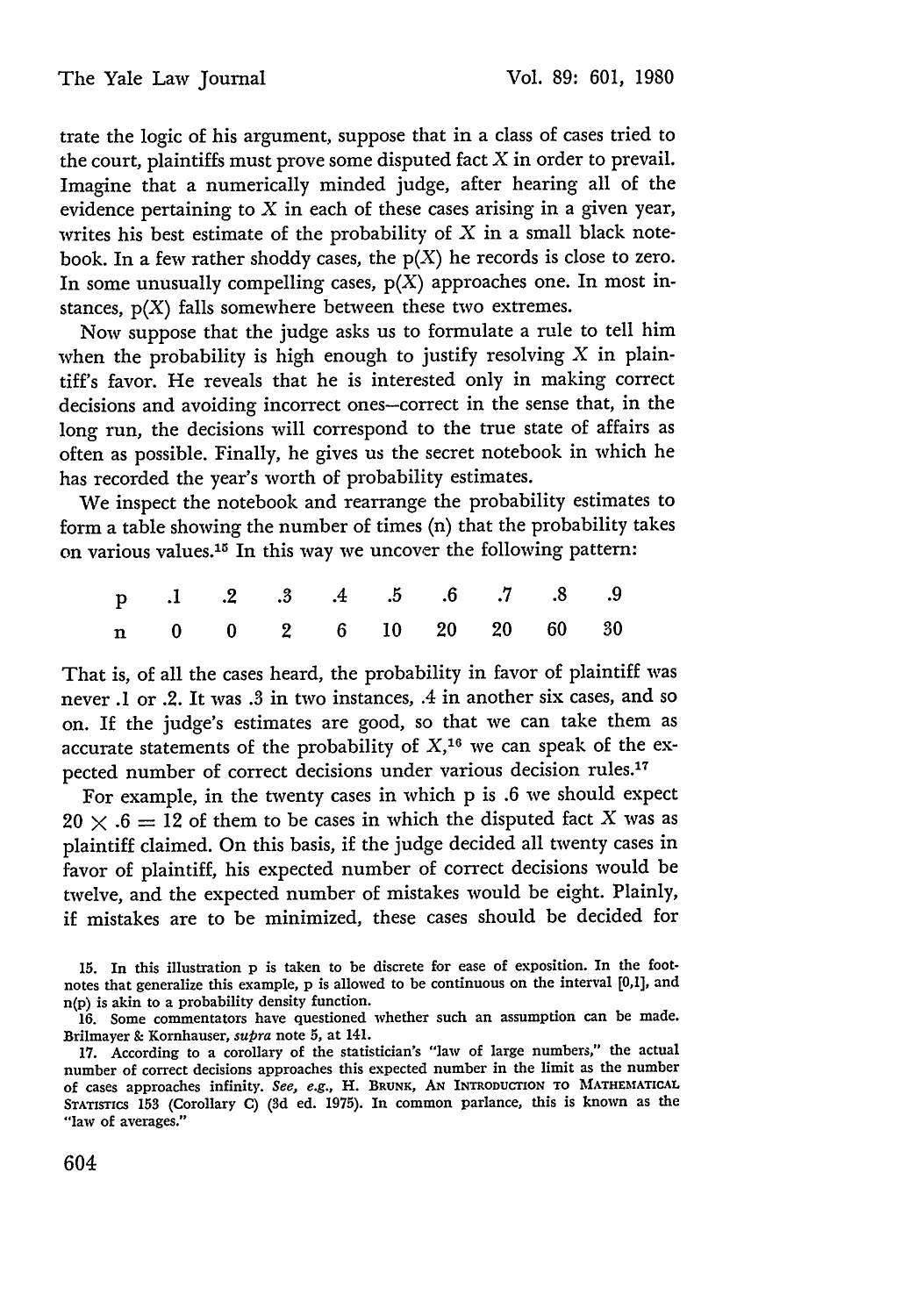plaintiffs. Pursuing this logic to the bitter end reveals that the judge makes the least mistakes if he adopts the following decision rule: resolve  $X$  in plaintiff's favor when  $p$  is greater than one-half; otherwise, find in defendant's favor.<sup>18</sup> This result, furthermore, is not an artifact of the numerical example given here. It is quite general and holds for distributions of any shape.<sup>19</sup>

The more basic question is why minimization of the total number of errors is the *summum bonum* of civil litigation. Finkelstein poses this issue and purportedly resolves it by insisting that there is a competing goal of "equalization," or allocating errors to plaintiffs and defendants in roughly equal proportions. This goal, Finkelstein suggests, often leads to a more stringent standard than the "more-probable-thannot" test. In this way he defends the dictum in *Sargent,* concluding that

**18.** Another decision rule that works just as well prescribes a decision for plaintiff whenever p equals or exceeds **.5.** The rule in the text incorporates the accepted legal convention of deciding issues in which  $p(X) = .5$  in favor of defendant.

**19.** Let n(p) **be** the frequency distribution of the probabilities p over the N cases decided in some time period. Then

$$
N = \int_0^{\cdot} n(p) dp.
$$

Under a decision rule that mandates decisions for plaintiff whenever  $p > p<sub>o</sub>$ , the expected number of erroneous decisions for plaintiffs will be

$$
N_{\rm e\,T} = \int_{P_0}^1 (I-p) n(p) dp.
$$

The expected number of erroneous decisions for defendants is given by

$$
N_{\rm e}{}_{\Delta}{} = \int_0^{P_0} p n(p) dp
$$

To find the value of  $p_o$  that minimizes the expected total number of errors  $N_e = N_{e\pi} +$  $N_{\epsilon\Delta}$ , we set  $dN_{\epsilon}/dp_{\circ} = 0$ , solve for  $p_{\circ}$ , and find that the critical value of  $p_{\circ}$  is indeed .5.

One can prove more generally that the  $p > 0.5$  decision rule is error-minimizing by considering stochastic decision rules. Let a general decision rule be specified by a function  $\delta(p)$  on the domain [0,1] and with range [0,1], where  $\delta(p)$  is the probability of finding for plaintiff given the value of p; that is, in a case involving evidence such that there is a probability p that plaintiff is right, it can be understood to say that the jury should decide which way to rule by drawing from an urn in which a fraction  $\delta(p)$  of the lots are for plaintiffs. The error-minimization problem is then to minimize

$$
N_0 = N_{o_{\pi}} + N_{o_{\Delta}} = \int_o^1 (I - p) n(p) \delta(p) dp + \int_o^1 p n(p) [1 - \delta(p)] dp
$$
  
=  $\int_o^1 p n(p) dp + \int_o^1 (I - 2p) n(p) \delta(p) dp$ 

The first integral does not depend on  $\delta(p)$ ; the second is minimized by that function which minimizes  $[(1 - 2p)n(p)\delta(p)]$  independently for each value of p. This will mean choosing  $\delta(p)$  as large as possible when  $(1 - 2p)$  is negative, and as small as possible when  $(1-2p)$  is positive. Thus, resolving cases in which  $p = .5$  in favor of defendants as in note **18** supra, the optimal decision rule is

$$
\delta(p) = \begin{cases} 1 & \text{if } p > .5 \\ 0 & \text{if } p \leqslant .5 \end{cases}
$$

This is, of course, the  $p > .5$  decision rule.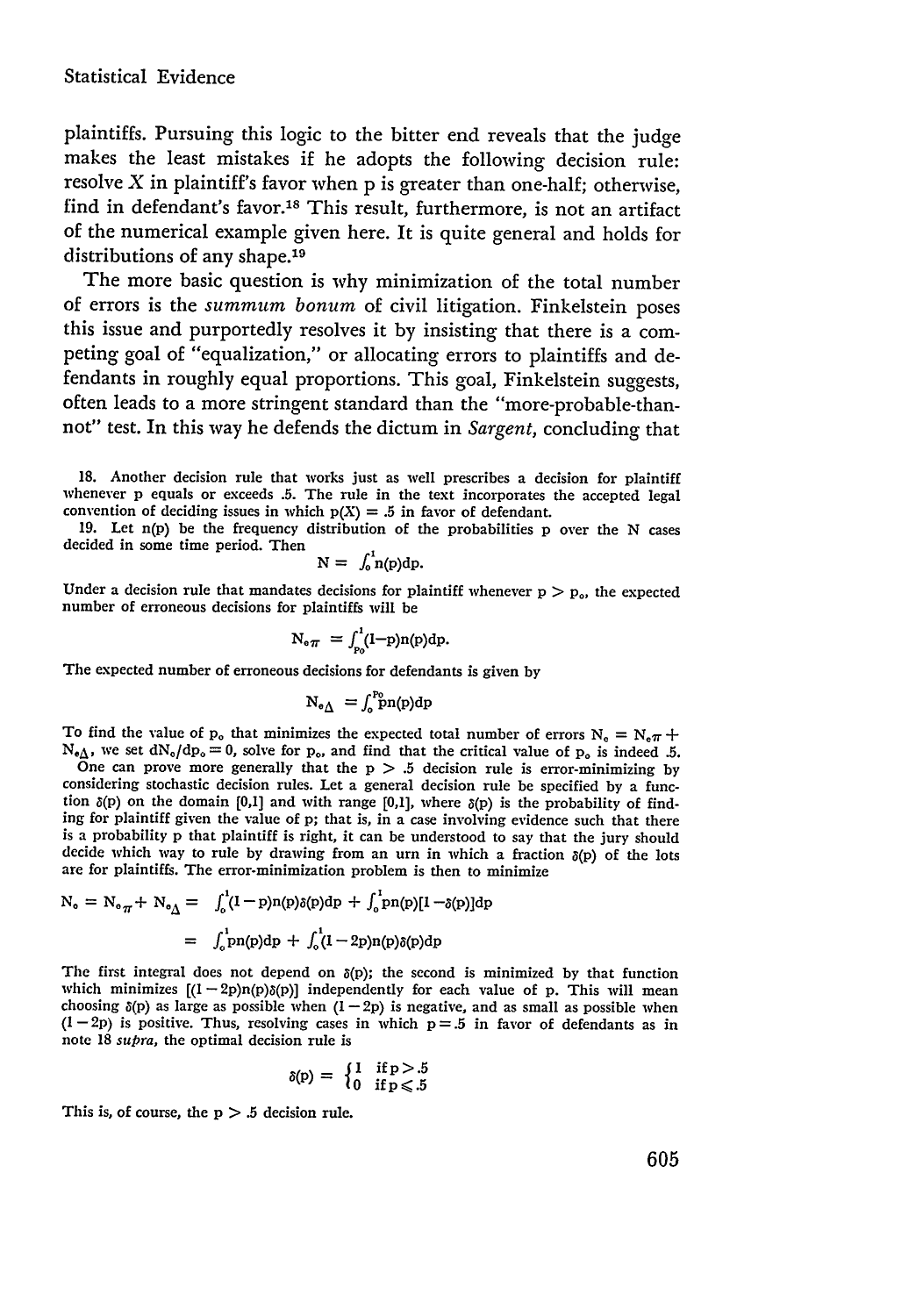"the rejection of statistical evidence which establishes a proposition by a preponderance of probabilities is not necessarily inconsistent with the preponderance of evidence standard, since that standard may involve a higher level of proof if the decision maker seeks to equalize errors."<sup>20</sup>

How then does this criterion of "equalization" operate? **By** "equalization" Finkelstein appears to mean making the same expected number of erroneous decisions for plaintiffs as for defendants.<sup>21</sup> This is indeed a very different criterion than minimization of errors. There are many distributions of p in which the more-probable-than-not  $(p > .5)$  decision rule will lead, as Finkelstein remarks, to a larger incidence of erroneous decisions in favor of plaintiffs as opposed to defendants (or vice versa).<sup>22</sup>

Consider, for example, the probabilities estimated by our imaginary judge. Deciding by the more-probable-than-not rule yields 130 decisions for plaintiffs and only eighteen for defendants. The expected number of errors favoring defendants will be

 $(0.1 \times 0) + (0.2 \times 0) + (0.3 \times 2) + (0.4 \times 6) + (0.5 \times 10) = 8$ 

and the number favoring plaintiffs will be

 $(1-.6) \times 20 + (1-.7) \times 20 + (1-.8) \times 60 + (1-.9) \times 30 = 29.$ 

The  $p > 0.5$  rule is thus very one-sided. Nearly four-fifths of the errors accrue to the benefit of plaintiffs. Following Finkelstein's suggestion, we would enhance "equality" by moving up from  $p > .5$  to, say,  $p >$ .65. That is, the judge would decide for defendant whenever his probability estimate is .65 or less and for plaintiff only when the case is especially strong, so that the estimate exceeds .65. Under this rule, there will be twenty expected errors favoring defendants and twenty-

20. P. **69.**

21. Mistakes, he says, "must come in pairs and be equal in number." P. **68.** In the terminology of note 19 *supra,* this is to say that

 $N_{\text{e}} \pi = N_{\text{e}\Delta}$ , i.e.,  $\int_{\text{p0}}^{1} (1-p)\text{n}(p)dp = \int_{0}^{\text{p0}} \text{p} \text{n}(p)dp$ .

One might equally well have supposed that the criterion for "equality" should be

 $N_{\text{eff}}/N_{\pi} = N_{\text{eff}}/N_{\Delta}$ , where  $N_{\pi} = \int_{\text{p}_0}^{1} n(p) dp$  and  $N_{\Delta} = \int_{\text{p}_0}^{p_0} n(p) dp$ .

22. When  $n(p)$  is symmetrical about  $p = 0.5$ , the  $p > 0.5$  rule not only maximizes the total number of expected correct decisions, but also assigns the correct decisions to plain. tiffs and defendants in equal numbers (and, for that matter, in proportion to the number of decisions for plaintiffs and defendants, respectively). Since the function  $1 - p$  (for .5 <  $p < 1$ ) is the mirror image of the function p (for  $0 < p < .5$ ) about the line  $p = .5$ , it follows that  $N_{\text{eq}} = N_{\text{eq}}$  if n(p) is also symmetric about .5.

**606**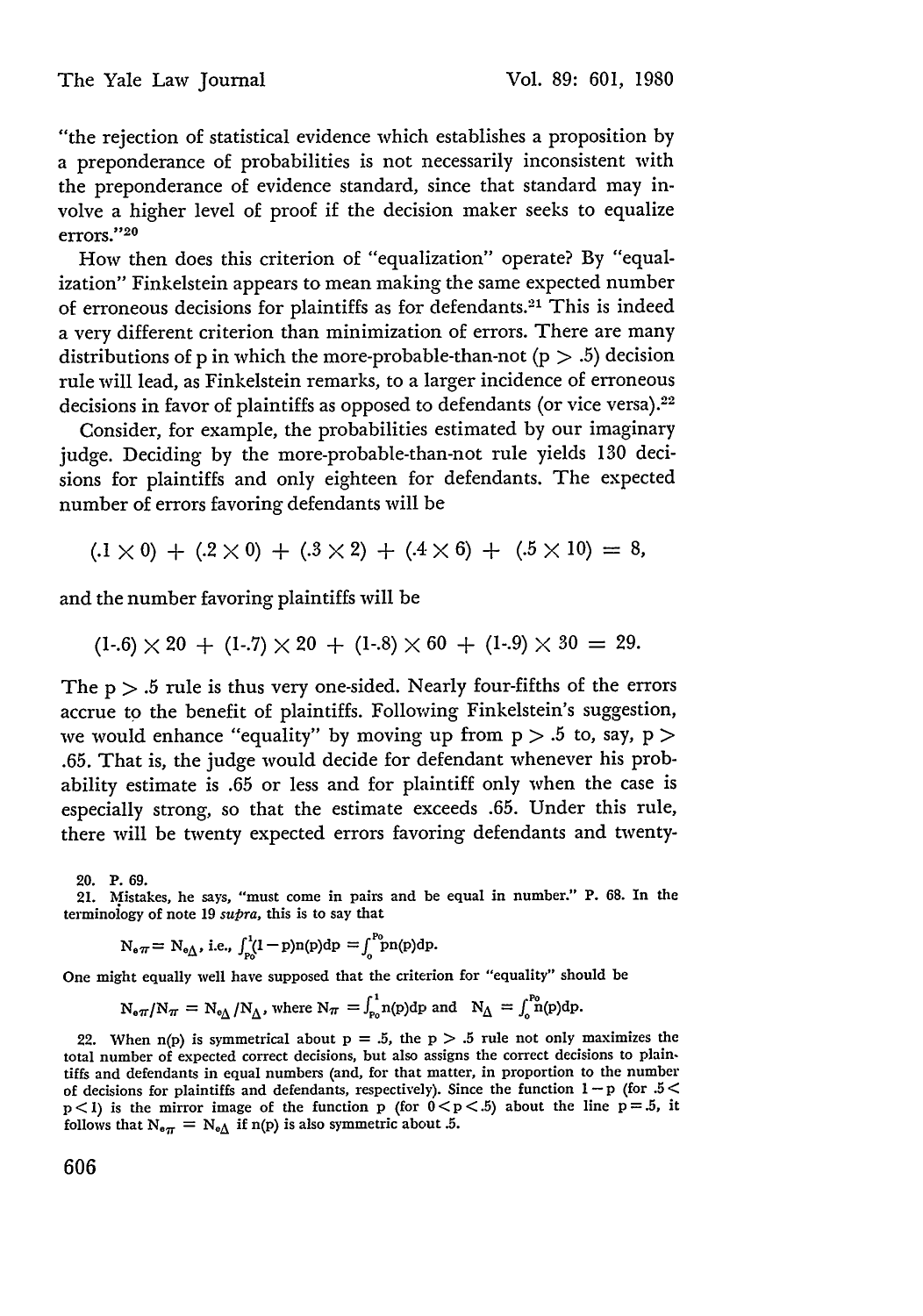one favoring plaintiffs. In sum, "equalization" here calls for a more demanding standard of proof and entails more errors, but when it errs, it errs in a more "equal" way. Nor is this picture unique to this example. As long as the center of the distribution tends toward values favoring plaintiffs, "equalization" can be achieved only by deciding  $X$ for plaintiffs when  $p(X)$  is rather larger than .5, thereby increasing the gross number of errors.<sup>23</sup>

Nevertheless, in invoking this criterion of "equalization" to explain the reluctance of courts to permit proof by naked statistical evidence, Finkelstein is enticed into a diverting but ultimately unsatisfying frolic. To begin with, the same logic can be used not to justify, but to criticize the *Sargent* dictum. If the distribution of the probabilities peaks at or leans toward some central value below one-half, then "equalization" requires that plaintiffs prevail on the basis of statistical (or other) evidence that flunks even the minimal  $p > .5$  standard. In these situations Finkelstein's argument suggests that courts should welcome still weaker statistical evidence than that which was frowned upon in Sargent.24

More fundamentally, why should we care about "equalization" in the first place? Mistakes do not cancel one another out: it is no solace to the defendant who should have prevailed but did not that somewhere there is or will be a similarly affected plaintiff. Unless plaintiffs and defendants are different sorts of people such that defendants deserve to be favored, I cannot imagine why we should seek this sort of "equality." There is nothing unfair in telling any defendant that he is liable to plaintiff because we are more convinced that the truth lies on the side of plaintiff than defendant. Indeed, to deny recovery to plaintiffs in these circumstances seems the greater injustice. What are we to say to these plaintiffs? "Ordinarily you would have won, for your

23. For  $N_{\text{e}}\pi$  to equal  $N_{\text{e}}\Delta$  under a decision rule that specifies decisions for plaintiffs whenever  $p > p_o$ , the following equality must hold:

$$
\int_{P_0}^{1} (1-p)n(p)dp = \int_0^{P_0} pn(p)dp
$$

Expanding the first integral and rearranging terms, we find

$$
\int_{P_0}^1 n(p) dp = N \int_0^1 p \frac{n(p)}{N} dp = N \bar{p}
$$

Thus, for a given distribution n(p), the value of **p.** that achieves "equalization" is not generally .5. Rather, **p.** is such that n(p) integrated from **p.** to **1** equals the total number of cases multiplied by the mean value of p for the given distribution.

24. Finkelstein implies that there is reason to believe that the distributions n(p) almost always peak or are skewed to the right of  $p = 5$ . P. 78. Since no such reasons are stated, it remains less than obvious that "equalization" affects the choice of  $\mathbf{p}_{0}$  in the way Finkelstein desires.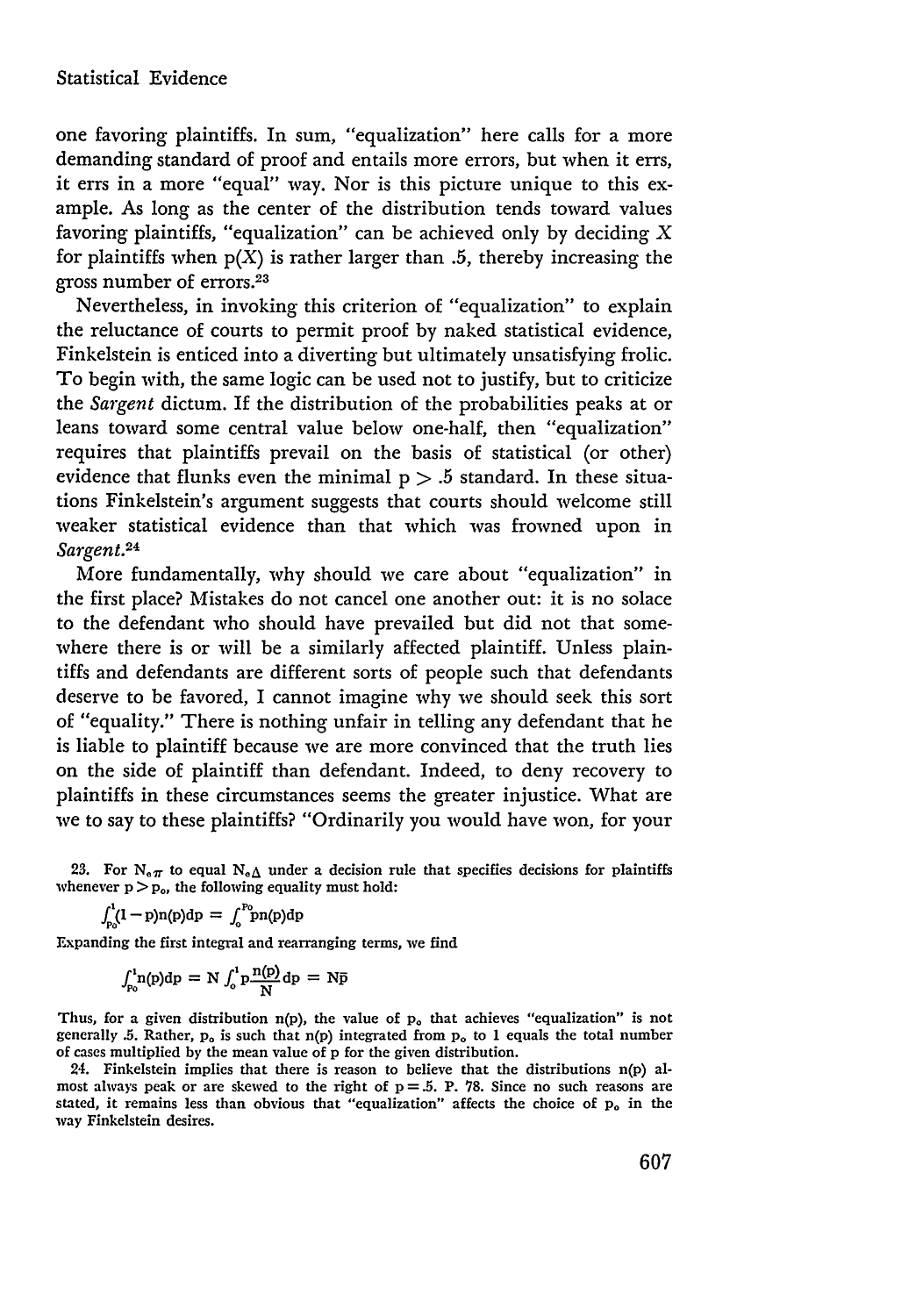case was quite strong; however, because of the large number of even stronger plaintiffs' cases this year, we had to award a few decisions to otherwise undeserving defendants!"

Moreover, Finkelstein himself starts from a premise that precludes his reliance on this formalistic "equalization" criterion, even as a minor supplement to the more basic minimization principle. He explicitly agrees with other writers<sup>25</sup> that "the burden of an error is deemed to be the same for both parties."<sup>26</sup> By this, I take it he means that the disutility of an incorrect decision for one party is the same as that of an incorrect decision for the other and, by extension, that the utilities of correct decisions are similarly related.27 Since a rational decisionmaker will act to maximize expected utility, and because the  $p > .5$ decision rule achieves maximization,<sup>28</sup> it follows that the more-probable-than-not standard does incorporate the only meaningful principle of equality between plaintiffs and defendants-and the one principle Finkelstein himself accepts as a basic premise.

It thus appears that Finkelstein's novel attempt to escape the problem of naked statistical evidence posed in the *Sargent* court's dictum fails. Is the *Sargent* court simply wrong in its treatment of statistical

25. Finkelstein quotes from Vaughn Ball's *The Moment of Truth: Probability Theory and Standards of Proof, supra* note 14, at 817. P. 66. For other treatments of this point, see, e.g., Cullison, *Probability Analysis of Judicial Fact-Finding: A Preliminary Outline of the Subjective Approach,* 1969 U. TOL. L. REv. 538; Kaplan, *Decision Theory and the Fact-finding Process,* 20 **STAN.** L. REV. 1065 (1968); Lempert, *supra* note 5; *Trial by Mathematics, supra* note 6. The Supreme Court has also opined that under the preponderance-of-the-evidence standard the litigants "share the risk of error in roughly equal fashion." Addington v. Texas, 441 U.S. 418, 423 (1979).

26. P. 67. Without mentioning the work of Cullison, Kaplan, Tribe, *supra* note 25, and Lempert, *supra* note 5, all of whom show that equating the burden of errors for plaintiffs and defendants implies the  $p > .5$  decision rule, Finkelstein makes the unsupported assertion that "[i]f the burden of errors is deemed to be the same for both parties, the aim should be equal rates of errors for both parties over some assumed class of cases." P. 67. In so doing, Finkelstein seems to confuse the "burden" (or, better, disutility) of mistakes for individual litigants with some sort of aggregate "burden."

27. On the meaning of "utility" in this context, see, e.g., W. **BAUMOL, ECONOMIC** THEORY **AND** OPERATIONS ANALYSIS 420-36 (4th ed. 1977); J. **VON NEUMANN & 0. MORGEN-STERN, THEORY** OF **GAMES AND ECONOMIC** BEHAVIOR **15-31** (3d **ed.** 1955); Kaye, *Playing Games with Justice: Rawls and the Maximin Rule* (forthcoming **in 6** Soc. **THEORY & PRAC. (1980)).**

28. If the utility of a correct decision (whether for plaintiff or for defendant) is **U,** and the utility of an incorrect decision (whether for plaintiff or for defendant) is **U,,** then a rule prescribing decision for plaintiff whenever  $p > p_0$  will result in the following aggregate utility:

 $U = U_c(N-N_{\circ \pi} - N_{\circ \Delta}) + U_c(N_{\circ \pi} + N_{\circ \Delta}) = U_cN + (U_c - U_c)N_c.$ 

Assuming  $U_c > U_e$ , aggregate utility will therefore be maximized by whatever rule minimizes  $N_e$ . As indicated in note 19 *supra*, this rule is the  $p > 0.5$  standard.

608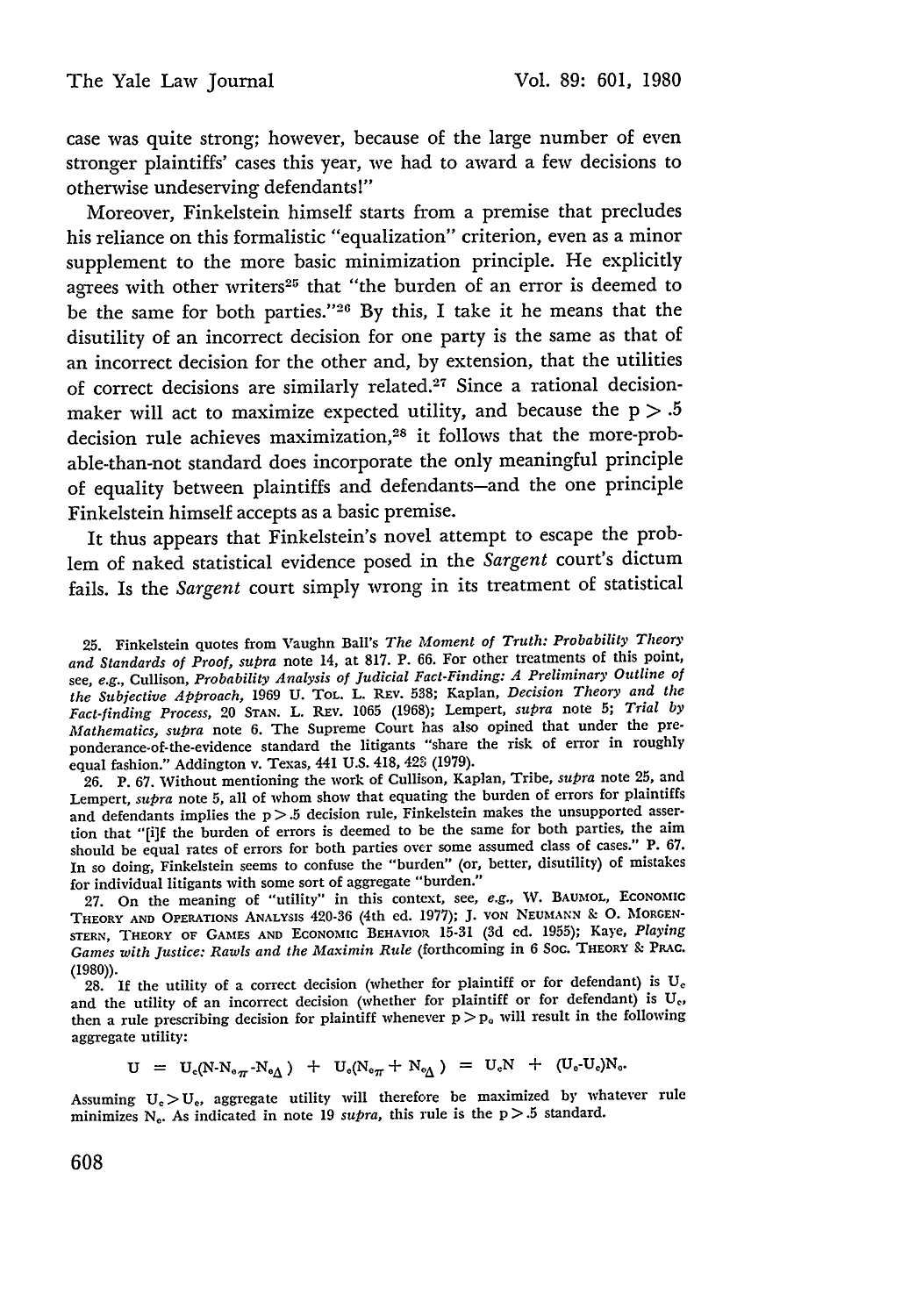evidence?209 Must we abandon the usual interpretation of the preponderance-of-the-evidence standard? Or is it the axioms of probability theory that are in need of repair?30 I wish to argue for the orthodox view that a party shoulders its burden of proof by a preponderance of the evidence by persuading the finder of fact that the probability in question exceeds one-half. Yet, the Sargent court is essentially correct in its claim that statistical evidence involving numbers larger than one-half is often insufficient to warrant a finding for a proponent of purely statistical evidence.<sup>31</sup>

My argument is most easily developed with the aid of the subjective interpretation of probability. 32 To a mathematician, probability is a number assigned to a set or subset of events. To qualify as a probability, such numbers must conform to a few simple axioms from which the usual rules associated with flipping fair coins or drawing cards from a well-shuffled deck can be derived. For example, these mathematical probabilities are such that if the probability of an event  $X$  is denoted  $p(X)$ , then the probability of the complementary event not-X is  $1-p(X)$ .

Although this explication of probability theory may provide an internally consistent system for calculating probabilities, it cannot tell us what the probability numbers really stand for. Attempts to answer this question have generated two main schools of thought.33 Objective interpretations of probability hold that the numbers are premised either on mutually exclusive, equally likely elementary events, or on the relative frequencies with which observed events occur. In contrast, the subjective view attempts to quantify the strength of belief held by a rational person concerning the occurrence of events. Since the factual issues disputed at trial ordinarily do not constitute equally

29. *See* Winter, *supra* note 14 (criticizing the *Sargent* dictum as a departure from the proper  $p > .5$  standard).

- *30. See* p. 603 *supra;* Brilmayer **&** Kornhauser, *supra* note 5, at 141-46; Nesson, *Rea*sonable Doubt and Permissive Inferences: The Value of Complexity, 92 HARV. L. REV. 1187, 1199 n.27 (1979).
- 31. In what follows, I draw on the articles cited in note 25 *supra,* and especially on Tribe, *Trial by Mathematics, supra* note 6. I part company, however, with Glanville Williams, who accepts the orthodox interpretation by an argument that commits him to a view that, he concedes, is "[n]o doubt **. .** . illogical." Williams, *The Mathematics of Proof I, CRIM. L. REV., May 1979, at 305.*

**32.** Finkelstein discusses the nature of probability at pp. 63-65. Generalizing from a deterministic model of coin flipping, Finkelstein suggests that there is no fundamental difference between the objective and subjective interpretations. P. 64. This claim is disputed by Brilmayer **&-** Kornhauser, *supra* note 5, at 140, although their attack is premised on a rather uncharitable reading of Finkelstein's suggestion.

*33. See generally, e.g.,* V. **BARNETr, COmPARATIVE STATISTICAL INFERENCE 62-88 (1973);** T. **FINE, THEORIES OF PROBABILITY: AN EXAMINATION OF FOUNDATIONS** (1973).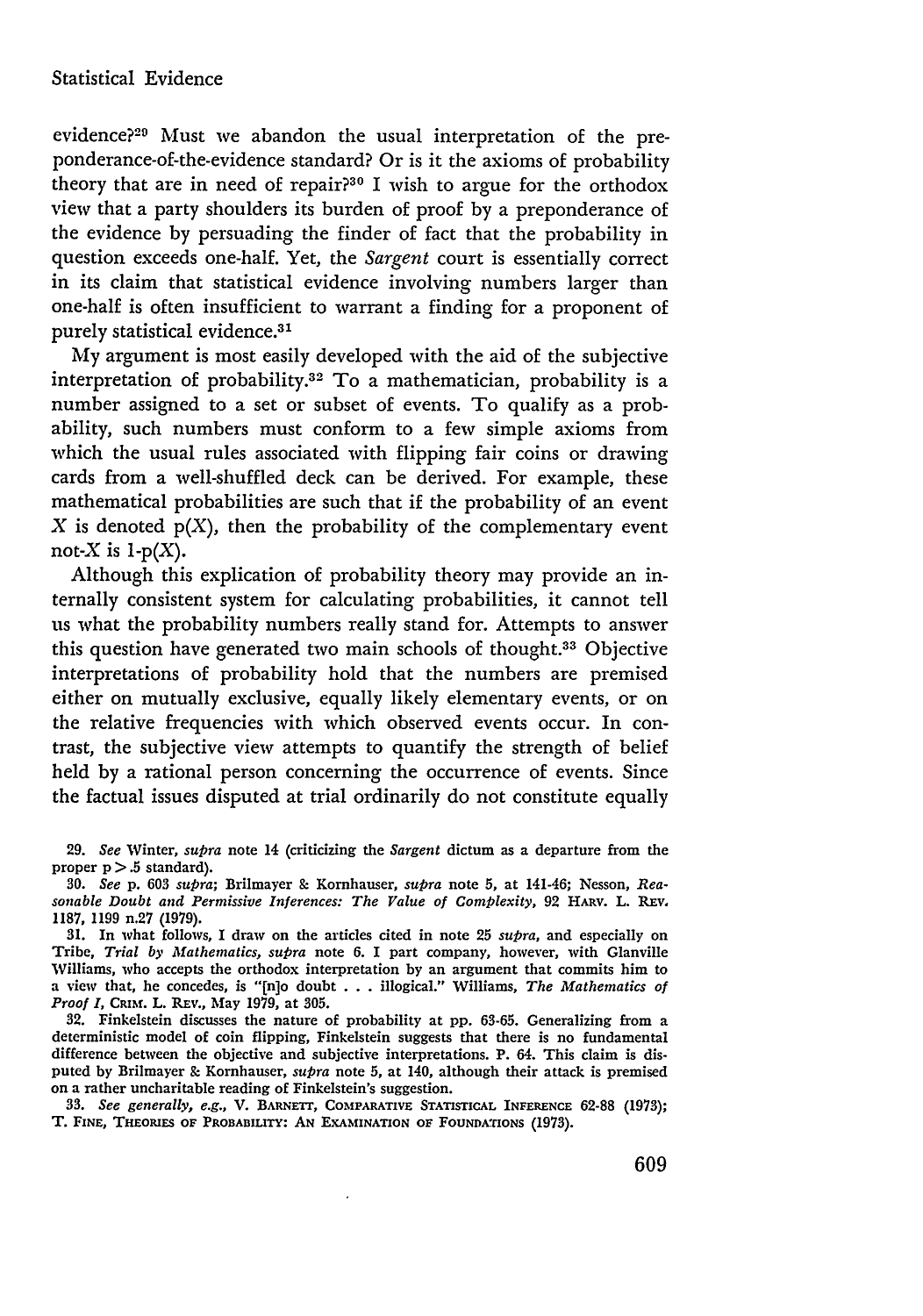likely, mutually exclusive events and do not repeat themselves so as to produce relative frequencies, this subjective or "personalistic" theory is more suitable for modeling litigation.34 Subjective probabilities can be shown to obey the usual probability axioms as long as the person's risk-related preferences obey a few plausible postulates. <sup>35</sup>

This distinction between objective and subjective interpretations of probability is particularly helpful to the conundrum posed by naked statistical evidence. The opinion in *Sargent* apparently presupposes that the probabilities determined "objectively" from automobile manufacturers' records or from death certificates must be taken to be the subjective probabilities in question. Suppose, to make the *Sargent* dictum a bit more concrete, that a life insurer has excluded coverage for death caused by cancer, that the insured has died, and that fortyfive percent of American males die from cancer. The opinion in *Sargent* seems to suggest that the probability that a particular deceased did not die from cancer is 1-.45 **=** .55. But this does not necessarily follow, for at least two reasons. First, it may be appropriate as a matter of policy to treat the subjective probability as less than one-half, and therefore insufficient to support a finding that the insured did not die from cancer, simply to "create an incentive for plaintiffs to do more than establish the background statistics."<sup>36</sup> Second, in addition to observing that forty-five percent of American males die from cancer, a fact finder can legitimately consider the fact that plaintiff is relying on this statistical generalization and nothing more. Unless there is some satisfactory explanation for plaintiff's failure to do more than present gross statistics, a rational judge or juror might well arrive at a subjective probability of less than one-half that the insured did not die of cancer.<sup>37</sup> Hence, there is no need to modify the standard

34. *But see Kaye, sutra* note 6, for an attempt to apply an objective interpretation.

**35.** *See, e.g.,* L. **SAVAGE, FOUNDATIONS** OF STATIsrIcs **(2d** ed. 1972). For an illustration of how such subjective belief can be quantified, see, e.g., Trial by Mathematics, supra note **6,** at 1347. An engaging and compact sketch of the historical development of some of the subjective theories can be found in H. RAIFFA, DECISION ANALYSIS **273-78 (1968).**

*36. Trial by Mathematics, supra* note **6,** at 1349. Or, one might say, to further the policy of minimizing the total number of errors (and maximizing utility), the threshold probability must be raised above one-half in cases of naked statistical evidence, since this will encourage the production of more particularized and revealing evidence.

**37.** This last point can be shown to follow directly from the mathematics of probability theory. **All** that is required is an elementary version of Bayes's formula that indicates how new information affects a previously established probability. Denoting the "prior probability" as  $p(X)$  and the "posterior probability" as  $p(X|E)$ , the formula states:

$$
p(X/E) = \frac{p(E/X)p(X)}{p(E/X)p(X) + p(E/not-X)p(not-X)}
$$

Suppose the fact finder accepts the statistic about the incidence of cancer fatalities at face value. For him, the subjective probability based on this evidence alone (the "prior prob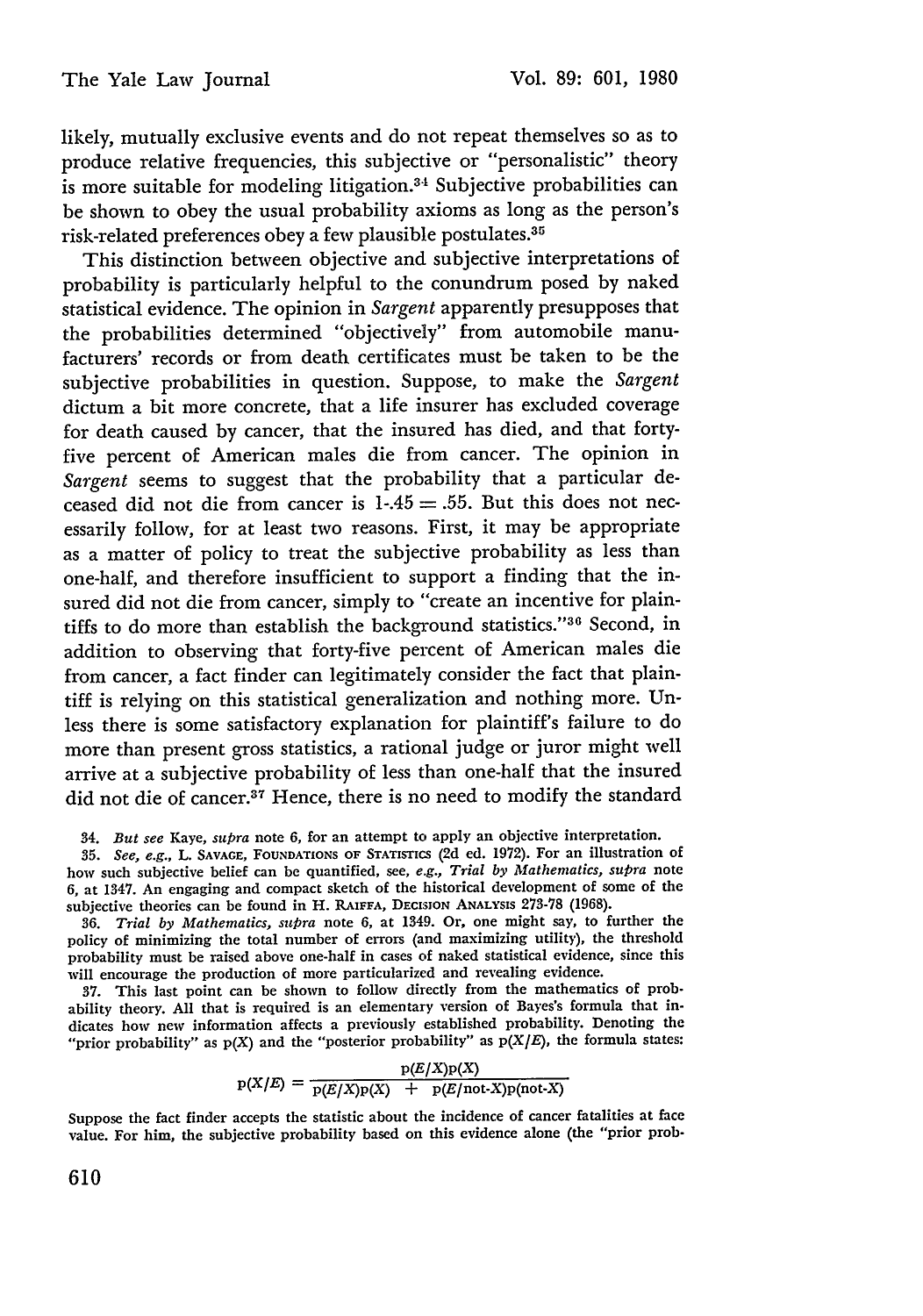of proof (the  $p > .5$  decision rule), as Finkelstein suggests, to meet the concern raised in *Sargent.*

As I noted at the outset, I have focused on what I believe to be one of the weaker points in *Quantitative Methods in Law.* My discussion has shown that the generally accepted quantitative interpretation of the preponderance-of-the-evidence standard  $(p > .5)$  can be reconciled with the intuitively compelling skepticism of naked statistical evidence voiced in *Sargent v. Massachusetts Accident Company.* In the process, I have demonstrated that under this standard the litigants, as the Supreme Court has recently observed, do indeed "share the risk of error in roughly equal fashion." 38 But even if Finkelstein's "equalization" criterion is not required to understand the preponderance-ofthe-evidence standard, there is much to ponder and to learn in *Quantitative Methods.* The book deserves a wider audience than it probably will receive.

ability") that the insured died from something other than cancer is .55. But if he stops to reflect on the fact that this is all there is to the case, he should revise this probability in light of this new item of "evidence,"  $E$  - the gap in plaintiff's case. In particular, according to Bayes's formula, the revised subjective probability  $p(X/E)$  will be one-half or less as long as it is merely 1.22 times more likely that plaintiff would have been able to come forward with more evidence about how the insured died if he had in fact died from cancer than if he had not. *See* Kaye, *The Paradox of the Gatecrasher and Other Stories,* 1979 ARIz. **ST.** L.J. 101, 106 & 108 n.36; Kaye, *Probability Theory Meets Res Ipsa* Loquitur, 77 MICH. L. REV. 1456, 1475-81 (1979).

38. *See* note 25 *supra.*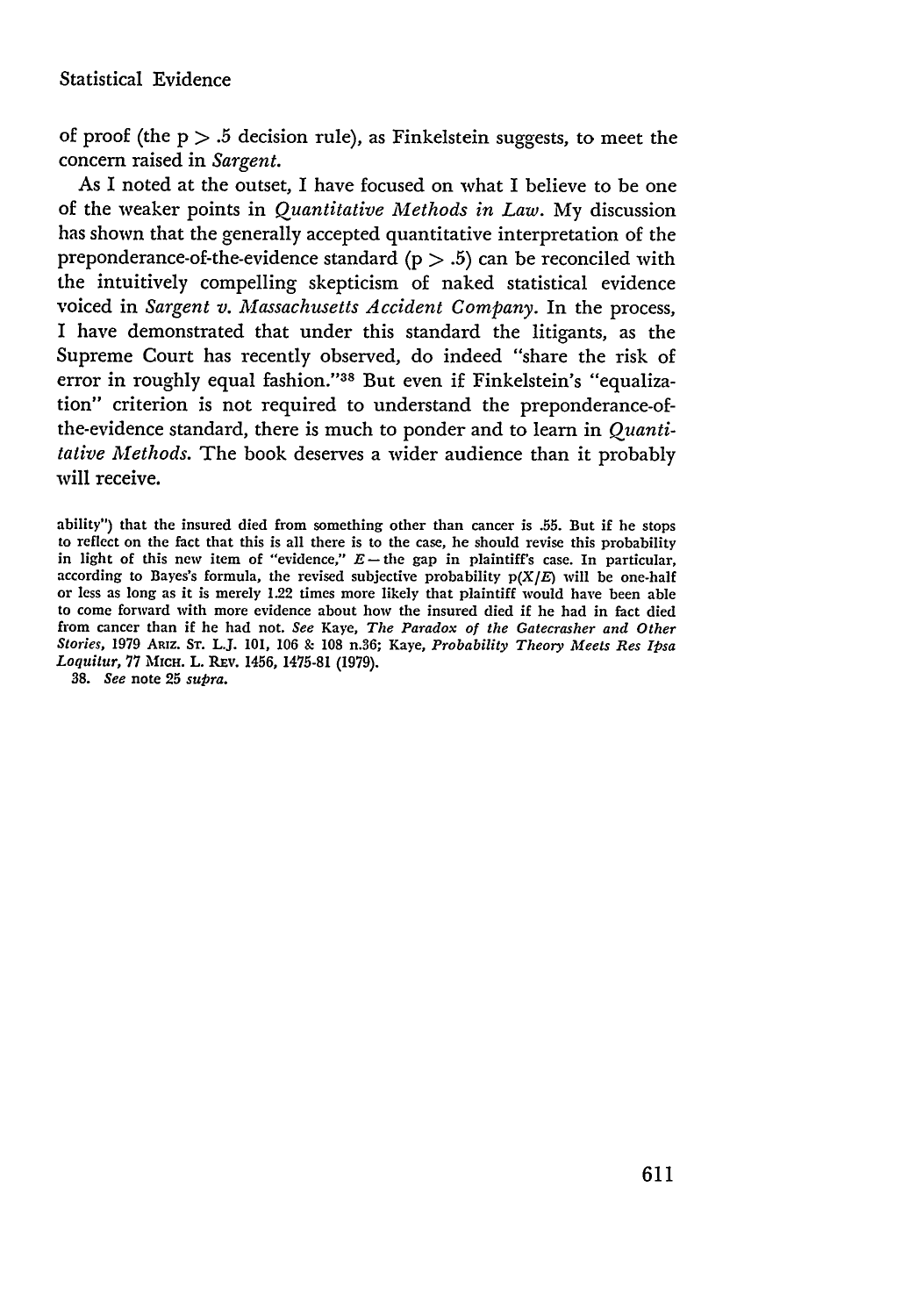| STATEMENT OF OWNERSHIP, MANAGEMENT AND CIRCULATION                                                                                                                                                                                                                                                                                                                                                                                                                                                                                                           | U.S. POSTAL SERVICE<br>(Required by 39 U.S.C. 3685)                          |                                                                                   |  |  |  |  |  |  |
|--------------------------------------------------------------------------------------------------------------------------------------------------------------------------------------------------------------------------------------------------------------------------------------------------------------------------------------------------------------------------------------------------------------------------------------------------------------------------------------------------------------------------------------------------------------|------------------------------------------------------------------------------|-----------------------------------------------------------------------------------|--|--|--|--|--|--|
| <b>I. TITLE OF PUBLICATION</b><br>The Yale Law Journal                                                                                                                                                                                                                                                                                                                                                                                                                                                                                                       | PUBLICATION NO<br>6<br>q<br>5<br>2 I<br>o<br>ı                               | 2. DATE OF FILING<br>9/20/79                                                      |  |  |  |  |  |  |
| 3. FREQUENCY OF ISSUE<br>monthly Nov. - July (no pub. for Feb)                                                                                                                                                                                                                                                                                                                                                                                                                                                                                               | А.<br>ANNUALLY<br>8                                                          | NO. OF ISSUES PUBLISHED B. ANNUAL SUBSCRIPTION<br>20.00                           |  |  |  |  |  |  |
| 4. LOCATION OF KNOWN OFFICE OF PUBLICATION (Street, City, County, State ana ZIP Code) (Not printers)<br>127 Wall Street, New Haven, Connecticut 06520                                                                                                                                                                                                                                                                                                                                                                                                        |                                                                              |                                                                                   |  |  |  |  |  |  |
| 5. LOCATION OF THE HEADQUARTERS OR GENERAL BUSINESS OFFICES OF THE PUBLISHERS (Not printers)<br>127 Wall Street, New Haven, Connecticut<br>06520                                                                                                                                                                                                                                                                                                                                                                                                             |                                                                              |                                                                                   |  |  |  |  |  |  |
| NAMES AND COMPLETE ADDRESSES OF PUBLISHER, EDITOR, AND MANAGING EDITOR<br>6,                                                                                                                                                                                                                                                                                                                                                                                                                                                                                 |                                                                              |                                                                                   |  |  |  |  |  |  |
| PUBLISHER (Name and Address)<br>127 Wall Street, New Haven, CT 06520<br>The Yale Law Journal Co., Inc.                                                                                                                                                                                                                                                                                                                                                                                                                                                       |                                                                              |                                                                                   |  |  |  |  |  |  |
| <b>EDITOR</b> (Name and Address)<br>06511<br>123 York Street, Apt. 6B, New Haven, CT<br>Alice Armitage Colburn                                                                                                                                                                                                                                                                                                                                                                                                                                               |                                                                              |                                                                                   |  |  |  |  |  |  |
| MANAGING EDITOR (Name and Address)<br>Peter Barnes                                                                                                                                                                                                                                                                                                                                                                                                                                                                                                           | 57 Edgehill Rd., New Haven, CT 06511                                         |                                                                                   |  |  |  |  |  |  |
| 7. OWNER (If owned by a corporation, its name and address must be stated and also immediately thereunder the names and addresses of stock-<br>holders owning or holding 1 percent or more of total amount of stock. If not owned by a corporation, the names and addresses of it e individual<br>owners must be given. If owned by a partnership or other unincorporated firm, its name and address, as well as that of each individual must be<br>ewing. If the publication is published by a nonprofit organization, its name and address must be stated.) |                                                                              |                                                                                   |  |  |  |  |  |  |
| <b>NAME</b><br>The Yale Law Journal Co.                                                                                                                                                                                                                                                                                                                                                                                                                                                                                                                      | 401-A Yale Station                                                           | <b>ADDRESS</b>                                                                    |  |  |  |  |  |  |
| Non Stock Corp.                                                                                                                                                                                                                                                                                                                                                                                                                                                                                                                                              |                                                                              | New Haven, CT<br>06520                                                            |  |  |  |  |  |  |
|                                                                                                                                                                                                                                                                                                                                                                                                                                                                                                                                                              |                                                                              |                                                                                   |  |  |  |  |  |  |
| KNOWN BONDHOLDERS, MORTGAGEES, AND OTHER SECURITY HOLDERS OWNING OR HOLDING 1 PERCENT OR MORE OF<br>TOTAL AMOUNT OF BONDS, MORTGAGES OR OTHER SECURITIES (If there are none, so state)                                                                                                                                                                                                                                                                                                                                                                       |                                                                              |                                                                                   |  |  |  |  |  |  |
| <b>NAME</b>                                                                                                                                                                                                                                                                                                                                                                                                                                                                                                                                                  |                                                                              | <b>ADDRESS</b>                                                                    |  |  |  |  |  |  |
| NONE                                                                                                                                                                                                                                                                                                                                                                                                                                                                                                                                                         |                                                                              |                                                                                   |  |  |  |  |  |  |
|                                                                                                                                                                                                                                                                                                                                                                                                                                                                                                                                                              |                                                                              |                                                                                   |  |  |  |  |  |  |
| 9. FOR COMPLETION BY NONPROFIT ORGANIZATIONS AUTHORIZED TO MAIL AT SPECIAL RATES (Section 132.122, FSM)<br>The purpose, function, and nonprofit status of this organization and the exempt status for Federal income tax purposes (Check one)                                                                                                                                                                                                                                                                                                                |                                                                              |                                                                                   |  |  |  |  |  |  |
|                                                                                                                                                                                                                                                                                                                                                                                                                                                                                                                                                              |                                                                              |                                                                                   |  |  |  |  |  |  |
| <b>HAVE CHANGED DURING</b><br><b>HAVE NOT CHANGED DURING</b><br>X PRECEDING 12 MONTHS<br>PRECEDING 12 MONTHS                                                                                                                                                                                                                                                                                                                                                                                                                                                 |                                                                              | (If changed, publisher must submit explanation of change<br>with this statement.) |  |  |  |  |  |  |
| EXTENT AND NATURE OF CIRCULATION<br>10.                                                                                                                                                                                                                                                                                                                                                                                                                                                                                                                      | AVERAGE NO. COPIES EACH<br><b>ISSUE DURING PRECEDING</b><br><b>12 MONTHS</b> |                                                                                   |  |  |  |  |  |  |
| A. TOTAL NO. COPIES PRINTED (Net Press Run)<br><b>B. PAID CIRCULATION</b>                                                                                                                                                                                                                                                                                                                                                                                                                                                                                    | 5184                                                                         | 5158                                                                              |  |  |  |  |  |  |
| 1. SALES THROUGH DEALERS AND CARRIERS, STREET<br>VENDORS AND COUNTER SALES                                                                                                                                                                                                                                                                                                                                                                                                                                                                                   |                                                                              |                                                                                   |  |  |  |  |  |  |
| 2. MAIL SUBSCRIPTIONS                                                                                                                                                                                                                                                                                                                                                                                                                                                                                                                                        | 4462                                                                         | 4462                                                                              |  |  |  |  |  |  |
| C. TOTAL PAID CIRCULATION (Sum of 10B1 and 10B2)                                                                                                                                                                                                                                                                                                                                                                                                                                                                                                             | 4462                                                                         | 4462                                                                              |  |  |  |  |  |  |
| D. FREE DISTRIBUTION BY MAIL, CARRIER OR OTHER MEANS<br>SAMPLES, COMPLIMENTARY, AND OTHER FREE COPIES                                                                                                                                                                                                                                                                                                                                                                                                                                                        | 472                                                                          | 506                                                                               |  |  |  |  |  |  |
| E. TOTAL DISTRIBUTION (Sum of C and D)                                                                                                                                                                                                                                                                                                                                                                                                                                                                                                                       | 4934                                                                         | 4968                                                                              |  |  |  |  |  |  |
| COPIES NOT DISTRIBUTED<br>1. OFFICE USE, LEFT OVER, UNACCOUNTED, SPOILED<br>AFTER PRINTING                                                                                                                                                                                                                                                                                                                                                                                                                                                                   | 250                                                                          | 190                                                                               |  |  |  |  |  |  |
| 2. RETURNS FROM NEWS AGENTS                                                                                                                                                                                                                                                                                                                                                                                                                                                                                                                                  |                                                                              |                                                                                   |  |  |  |  |  |  |
| G. TOTAL (Sum of E, F1 and 2-should equal net press run shown<br>in A)                                                                                                                                                                                                                                                                                                                                                                                                                                                                                       | 5184                                                                         | 5158                                                                              |  |  |  |  |  |  |
| 11. I certify that the statements made by me<br>above are correct and complete.                                                                                                                                                                                                                                                                                                                                                                                                                                                                              | SIGNATURE AND TITLE OF EDITOR, PUBLISHER, BUSINESS<br>MANAGER, OR OWNER      |                                                                                   |  |  |  |  |  |  |
| 12. FOR COMPLETION BY PUBLISHERS MAILING AT THE REGULAR RATES (Section 182                                                                                                                                                                                                                                                                                                                                                                                                                                                                                   |                                                                              | A Postal Service Manual)                                                          |  |  |  |  |  |  |
| 39 U. S. C. 3626 provides in pertinent part: "No person who would have been entitled to mall matter under former section 4359 of this title<br>shall mall such matter at the retes provided under this subsection unless he files annually with the Postal Service a written request for permission<br>to mall matter at such rates."                                                                                                                                                                                                                        |                                                                              |                                                                                   |  |  |  |  |  |  |
| in accordance with the provisions of this statute, I hereby request permission to mall the publication named in Item 1 at the phased postage<br>rates presently authorized by 39 U.S.C. 3626.                                                                                                                                                                                                                                                                                                                                                                |                                                                              |                                                                                   |  |  |  |  |  |  |
| SIGNATURE AND TITLE OF EDITOR, PUBLISHER, BUSINESS MANAGER, OR OWNER                                                                                                                                                                                                                                                                                                                                                                                                                                                                                         |                                                                              |                                                                                   |  |  |  |  |  |  |
|                                                                                                                                                                                                                                                                                                                                                                                                                                                                                                                                                              |                                                                              | ACTUAL NO. COPIES OF SINGLE<br>ISSUE PUBLISHED NEAREST TO                         |  |  |  |  |  |  |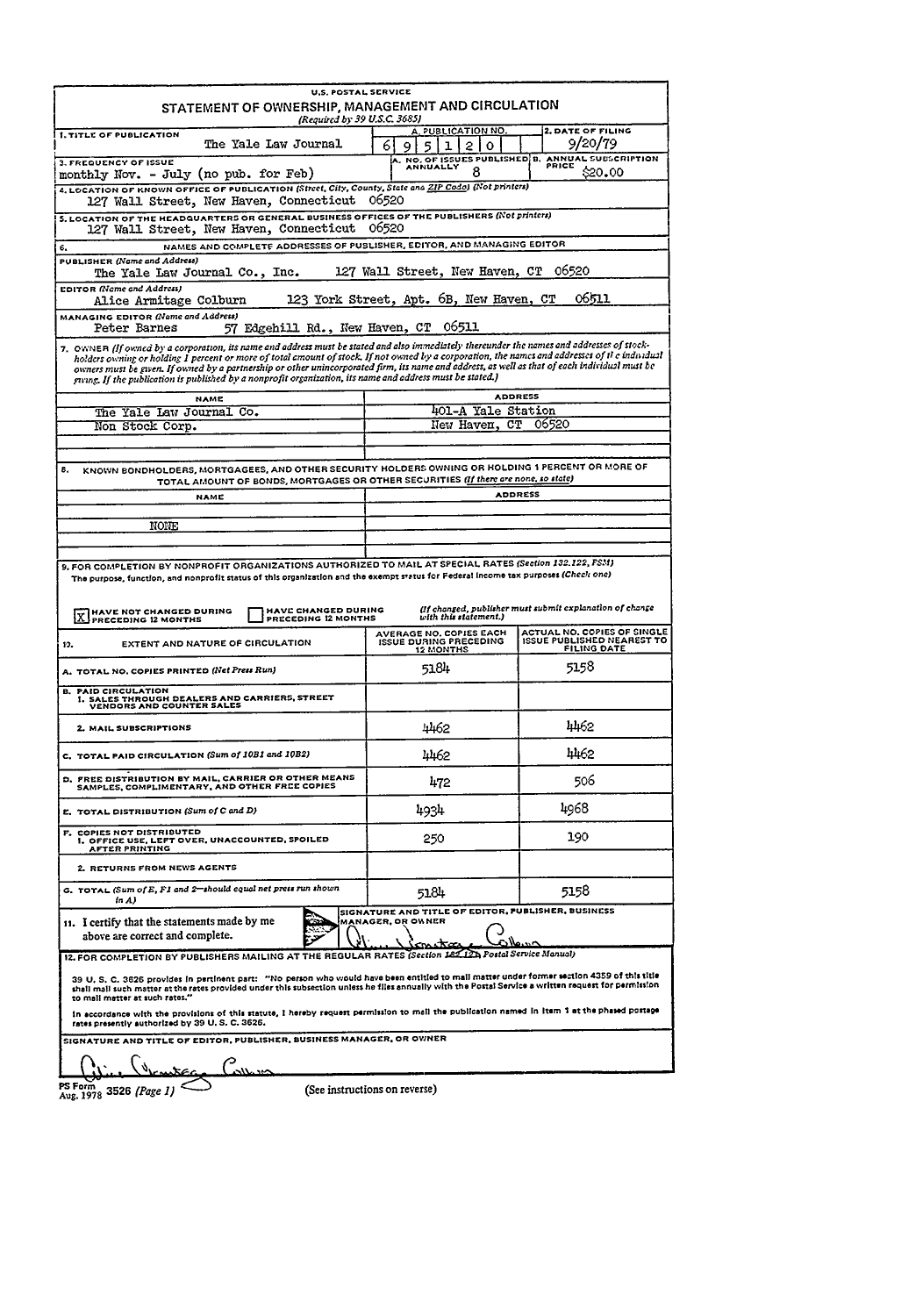

WILLIAM **0. DOUGLAS**

 $\bar{z}$